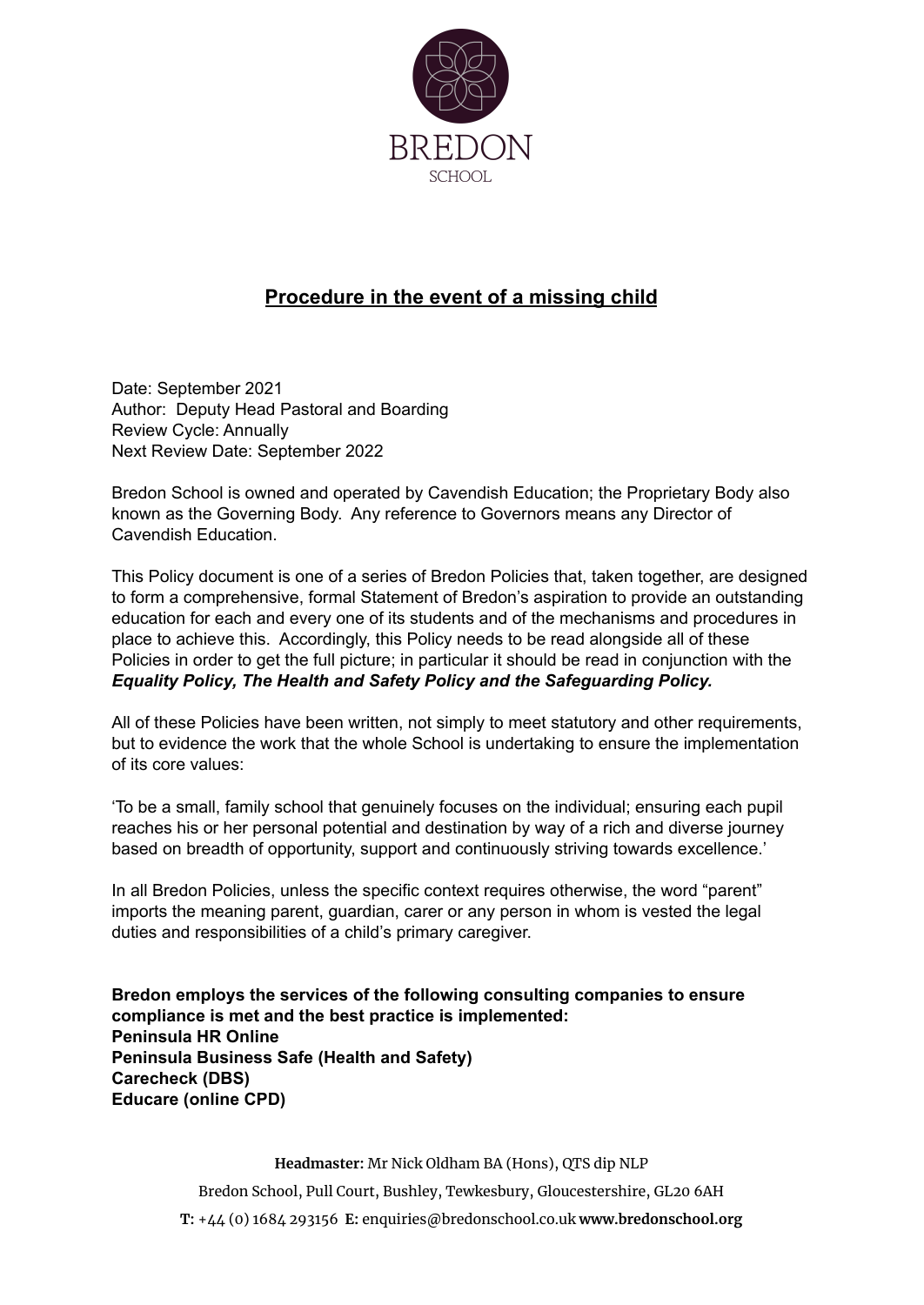

## **Context**

Bredon School is situated upon a rural 84 acre site of mixed terrain including academic school buildings, boarding houses and playing fields. There is a working school farm, agricultural buildings, stretches of navigable waterway (including the River Severn) and two large areas of woodland all used for educational purposes. On a daily basis, students are spread across the site whilst they access the wide range of curricular and extra-curricular activities on offer.

## **Purpose**

To as quickly as possible, locate a missing child, return them safely to school or home, inform the relevant parties of the situation and review the incident to learn any lessons.

Annually, a number of risk assessments are carried out to ensure that all has been done to ensure the safety and security of all Bredon School pupils. Central to the measures in place is the provision of school registration, staff supervision of exits at the beginning and end of each day, staff organisation of minibus and taxi departures and regular reminders to the parents of the critical role they play. In addition to the ongoing vigilance of the school there are a number of other times when attendance is checked:

- At breakfast for boarding pupils
- Registration check at the beginning of each lesson (Class teacher) and at the start of the day and following lunch (Tutor group registration)
- When parent or carer arrives to collect a child (yellow slip handed in at Reception by the pupil)
- When boarders return to the houses after school and at evening roll calls

Teaching staff, along with tutors, are required to accurately record attendance for each lesson/tutor period (within the first 10 minutes of each session) in line with the school's *Attendance Policy.*

**Headmaster:** Mr Nick Oldham BA (Hons), QTS dip NLP

Bredon School, Pull Court, Bushley, Tewkesbury, Gloucestershire, GL20 6AH

**T:** +44 (0) 1684 293156 **E:** enquiries@bredonschool.co.uk **www.bredonschool.org**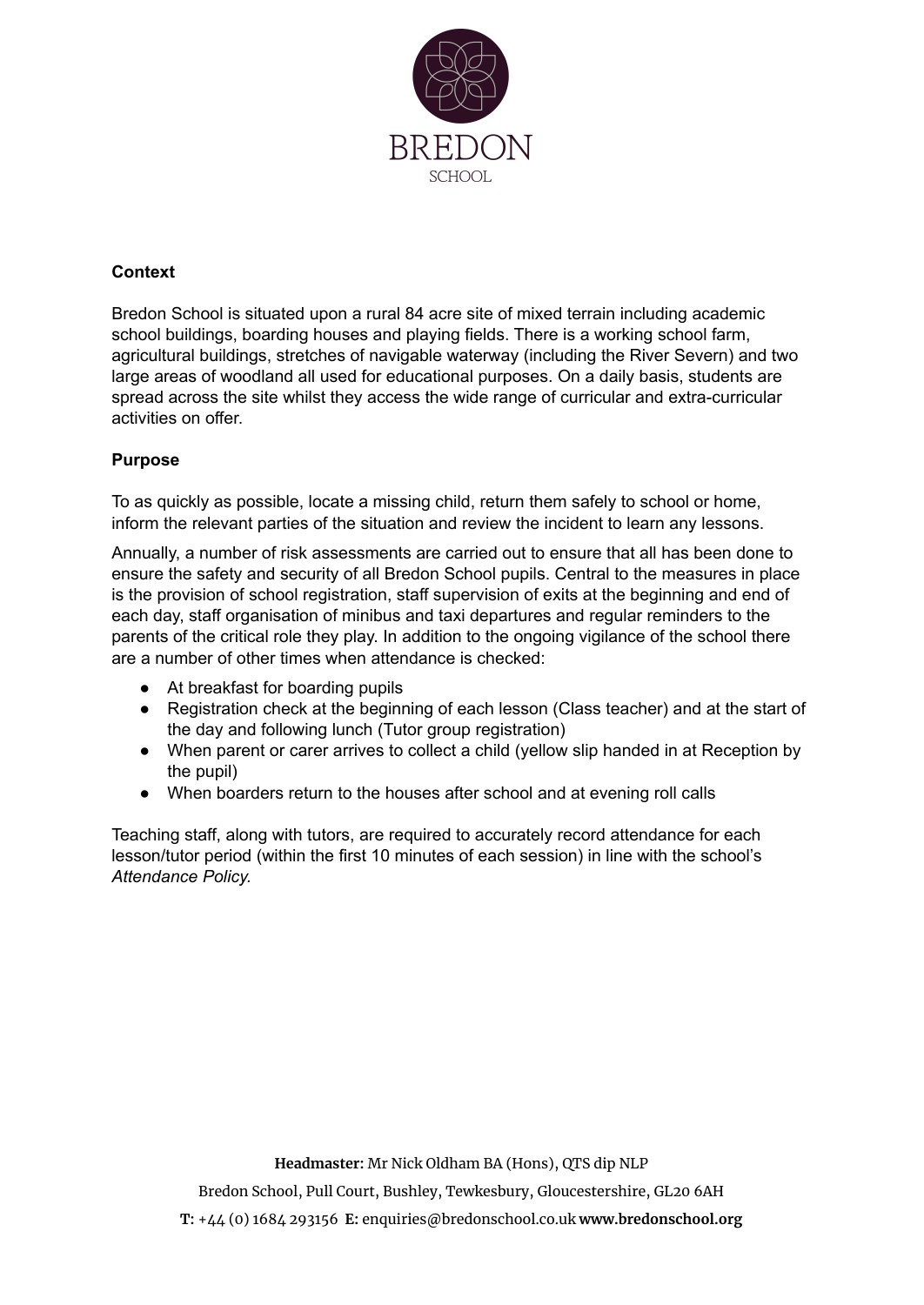

To ensure we maintain an effective fire registration system, the following procedures will be followed:

### **Staff: AM Registration**

| Time   | Owner                              | <b>Process</b>                                                                                     |
|--------|------------------------------------|----------------------------------------------------------------------------------------------------|
| 8am    | <b>Reception Team</b>              | Populate registers with absence notifications                                                      |
| 8.30   | Tutors                             | Check email for notifications. Forward any absence<br>notifications to Reception and Housemasters. |
| 8.35   | Tutors                             | Complete, save and check AM Registers                                                              |
| 8.40am | Reception                          | Run Registration report and seek reason for no<br>reason absence or incomplete register            |
| 8.50am | Pastoral/Reception                 | Call parents - no reason absence - update registers                                                |
| 9.00am | Reception                          | Run Full School Report - Fire and attendance                                                       |
| 9.00am | Deputy Head Pastoral<br>& Boarding | Receives escalations and Daily Attendance Report                                                   |

**Headmaster:** Mr Nick Oldham BA (Hons), QTS dip NLP

Bredon School, Pull Court, Bushley, Tewkesbury, Gloucestershire, GL20 6AH

**T:** +44 (0) 1684 293156 **E:** enquiries@bredonschool.co.uk **www.bredonschool.org**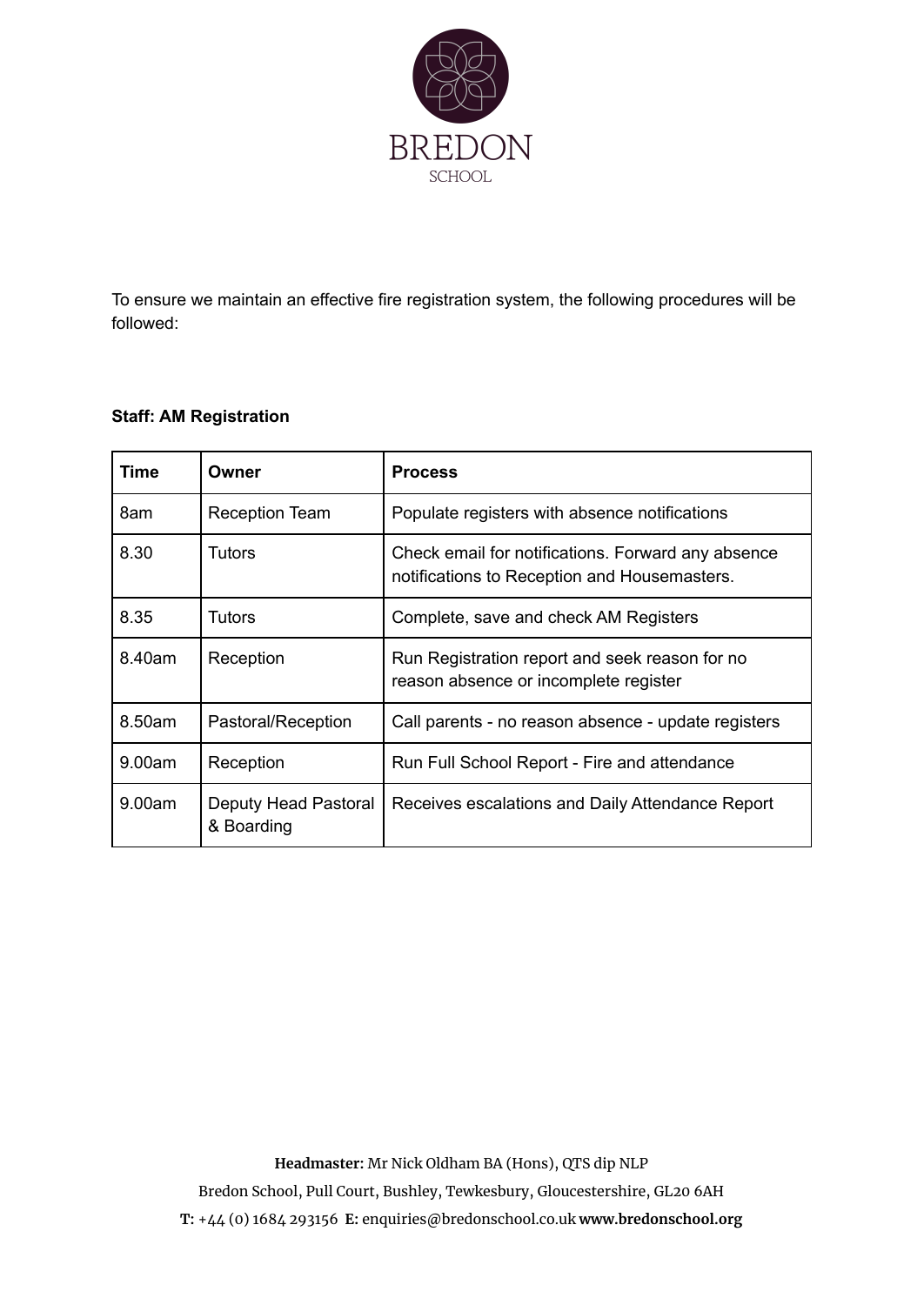

# **Staff: Missing from class/PM Registration**

| Time                   | Owner              | <b>Process</b>                                                                                                                                                                                  |
|------------------------|--------------------|-------------------------------------------------------------------------------------------------------------------------------------------------------------------------------------------------|
| Class                  | <b>Teacher</b>     | Complete lesson register in full, to include pupils<br>attending.                                                                                                                               |
| Registration           | Teacher            | Email Bredon@ - detailing year and initials only                                                                                                                                                |
| Registration           | Reception          | To check all possible avenues, HWC, Garden Cottage,<br>CPS, Peri lesson etc                                                                                                                     |
| Not found              | Reception          | Escalate to Housemasters (DHP if HsM unavailable)<br>T Butt (DHP) - 07920548531<br>A Cradock (Jarrett) - 07398623869<br>B Phillips (Sharp) - 07398584485<br>J Richardson (Thomas) - 07398623871 |
| Any (up to<br>30 mins) | All                | Location confirmed - Email Bredon@ to inform<br>colleagues                                                                                                                                      |
| >30 mins               | Reception/Pastoral | Escalate to DHP (initiate search procedure)                                                                                                                                                     |

# **Staff: Pupil leaving site**

| <b>Action</b>      | Owner                 | <b>Process</b>                                                                                    |
|--------------------|-----------------------|---------------------------------------------------------------------------------------------------|
| <b>Yellow Slip</b> | <b>Parent</b>         | To request authorisation and Yellow slip                                                          |
| <b>Yellow Slip</b> | Tutor                 | Complete Yellow slip. Provide detail of dates if<br>recurring to enable registers to be populated |
| <b>Yellow Slip</b> | <b>Pupil</b>          | Deliver Yellow slip to Reception team at time of<br>departure and sign out                        |
| Collection         | <b>Parent</b>         | Collect from Pull Court, Reception and Car Park                                                   |
| Register           | <b>Reception team</b> | Populate registers and record on Fire Register                                                    |

**Headmaster:** Mr Nick Oldham BA (Hons), QTS dip NLP

Bredon School, Pull Court, Bushley, Tewkesbury, Gloucestershire, GL20 6AH **T:** +44 (0) 1684 293156 **E:** enquiries@bredonschool.co.uk **www.bredonschool.org**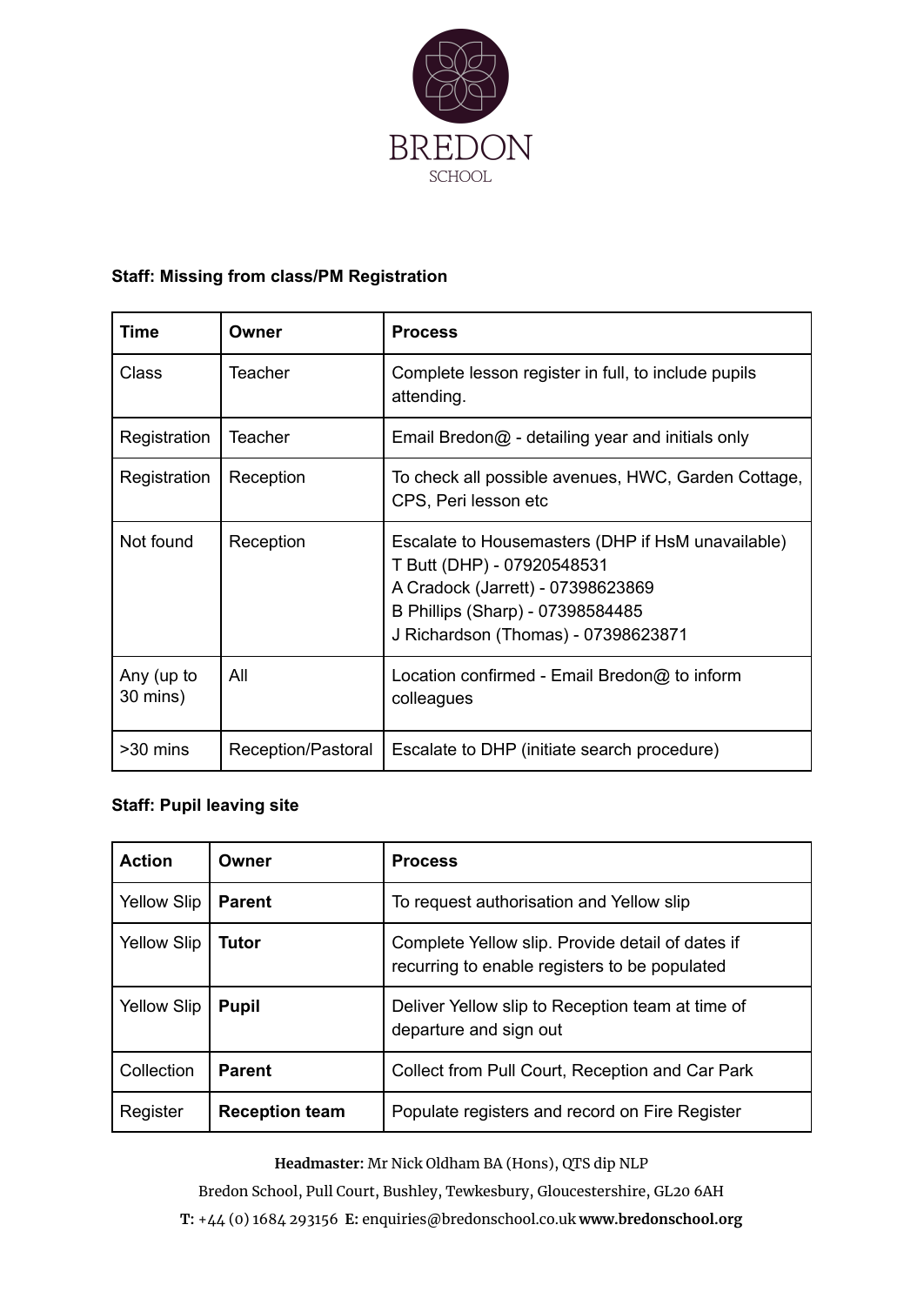

#### **Staff: Pupil late arriving**

| <b>Action</b> | Owner                 | <b>Process</b>                       |
|---------------|-----------------------|--------------------------------------|
| Sign in       | <b>Pupil</b>          | Sign in at Pull Court, Reception     |
| Check         | Teacher               | Confirm pupil has followed procedure |
| Register      | <b>Reception Team</b> | Populate register and fire register  |

#### **Search procedure**

- 1. Once the Safeguarding team (and the rest of SMT) have been informed, a search of the grounds and buildings will be coordinated by the DSL. They should take into consideration the vulnerability of the child, any knowledge from friends about the person's state of mind or intentions if known.
- 2. If the onsite search is unsuccessful, the search can be widened beyond the Queenhill and Bushley gates. In the event the child is found a decision should be made by SMT whether to inform the parent who normally should be advised of the incident.
- 3. In the event that after the initial search the location of the child is still unknown, the SMT member should inform the Headmaster immediately. The Headmaster (or designated Deputy) will decide if the parents/guardian should be informed. Again the age, vulnerability and state of mind of the pupil concerned should be considered. The decision on whether to call the police to report a missing person should be made within 30 minutes of the start of the initial search.
- 4. When the police arrive following the SMT's decision to call 999, formal responsibility for the search will pass to the police, but the Headmaster (or designated Deputy) will ensure that the school staff make themselves appropriately available to assist further with the incident
- 5. As soon as possible after the incident the Senior Management Team must report the incident, record it as a Safeguarding concern with the DSL and also inform the Cavendish Education Compliance Director.
- 6. A member of the SMT will sensitively discuss with the child's parents the events surrounding the disappearance of the child. If at all possible this will be done in person at the end of the day but failing that the member of the SMT will telephone the parents to give brief accurate information about the incident.

#### **Headmaster:** Mr Nick Oldham BA (Hons), QTS dip NLP

Bredon School, Pull Court, Bushley, Tewkesbury, Gloucestershire, GL20 6AH

**T:** +44 (0) 1684 293156 **E:** enquiries@bredonschool.co.uk **www.bredonschool.org**